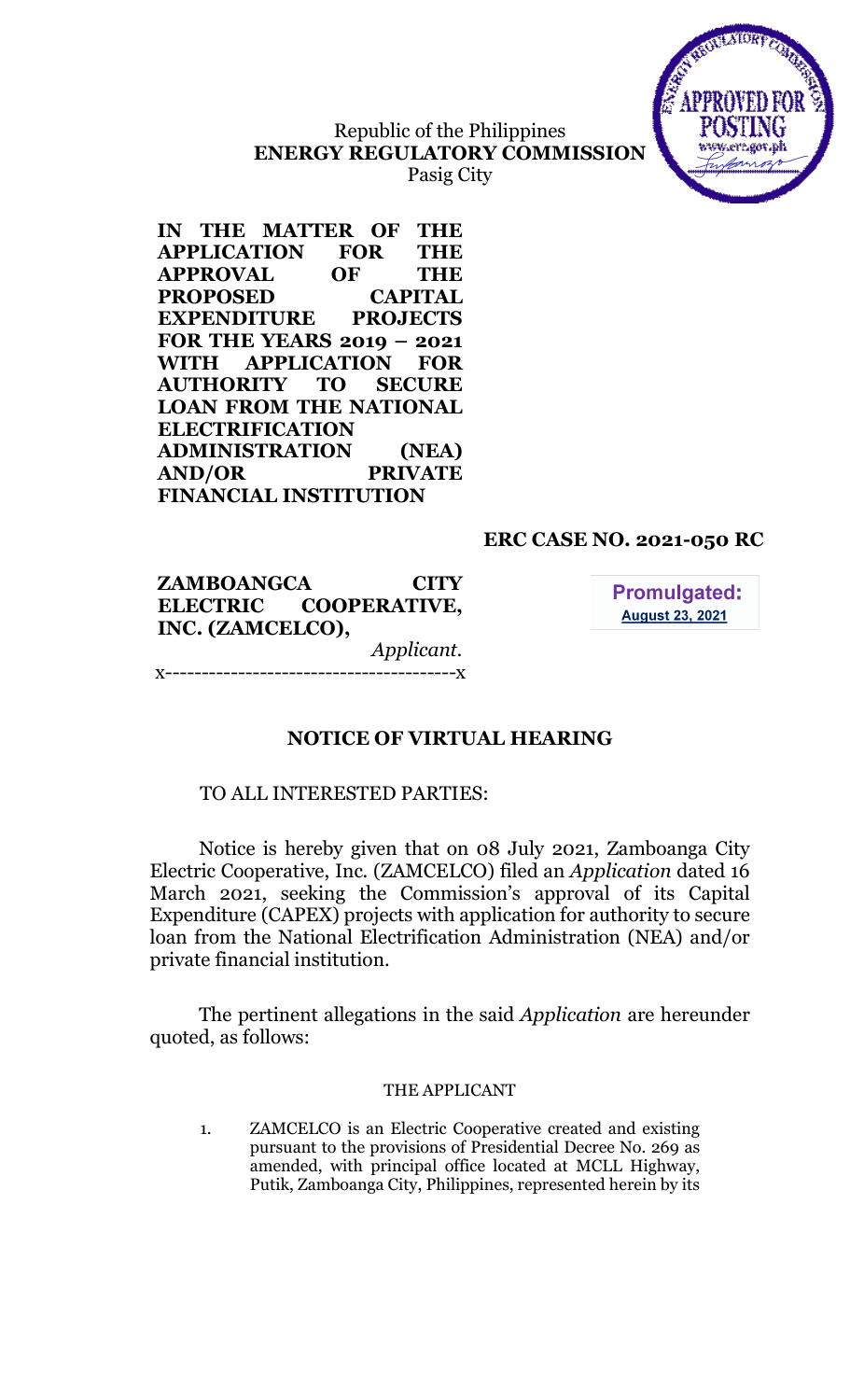### ERC CASE NO. 2021-050 RC NOTICE OF VIRTUAL HEARING/ 16 AUGUST 2021 PAGE 2 OF 15

General Manager, Engr. Gannymede B. Tiu, duly authorized by virtue of Board Resolution No. 161B, series of 2020 dated 20 November 2020, of the Board of Directors, copy of which is attached hereto as Annex "A" and made an integral part hereof.

The filing of the instant Application is likewise authorized under the afore-mentioned Resolution;

2. Applicant has been granted by the National Electrification Administration (NEA) an authority to operate and distribute electric light and power in the City of Zamboanga. Currently however, ZAMCELCO's management and operation is undertaken by an Investor-Manager, the JOINT VENTURE OF CROWN INVESTMENT HOLDINGS, INC. AND DESCO, INC., by virtue of an Investment Management Contract (IMC) entered into by and between ZAMCELCO and the said Joint venture corporation on August 29, 2018.

#### THE APPLICATION AND ITS PURPOSE

- 3. This Application is filed in compliance with ERC Resolution No. 26, Series of 2009 (A Resolution Amending the Rules for Approval of Regulated Entities' Capital Expenditure Projects)" adopted pursuant to the mandate of Section 43 of Republic Act No. 9136 otherwise known as the Electric Power Industry Reform Act of 2001 (EPIRA) and its implementing Rules and Regulations, which categorically provides that all capital expenditure projects (CAPEX) shall be submitted to and for the approval of the Commission prior to its implementation, in relation to ERC Resolution No. 20, Series of 2011 which sets the timelines for the filing of the instant application;
- 4. The aforecited amended rules was issued by the Honorable Commission to ensure that the projects are timely, appropriate, necessary and cost efficient; to ensure that the proposed capital projects are consistent with the Distribution Development Plan (DDP), the Philippine Grid Code (PGC), the Philippines Distribution Code (PDC), and other relevant government issuances; and to ensure that the procurement of equipment, materials and services are transparent, competitive and compliant with the applicable laws and regulations.
- 5. In accordance with the Amended CAPEX Rules, consistent with the Distribution Development Plan and the Philippine Distribution Code, Applicant shall acquire, construct and implement the following capital expenditure projects for the years 2019-2021, with a total approximate cost of ONE BILLION THIRTY-SIX MILLION TWO-HUNDRED AND NINETY-FOUR THOUSAND EIGHT-HUNDRED NINETY-SIX PESOS AND 35/100 (PhP 1,036,294,896.35).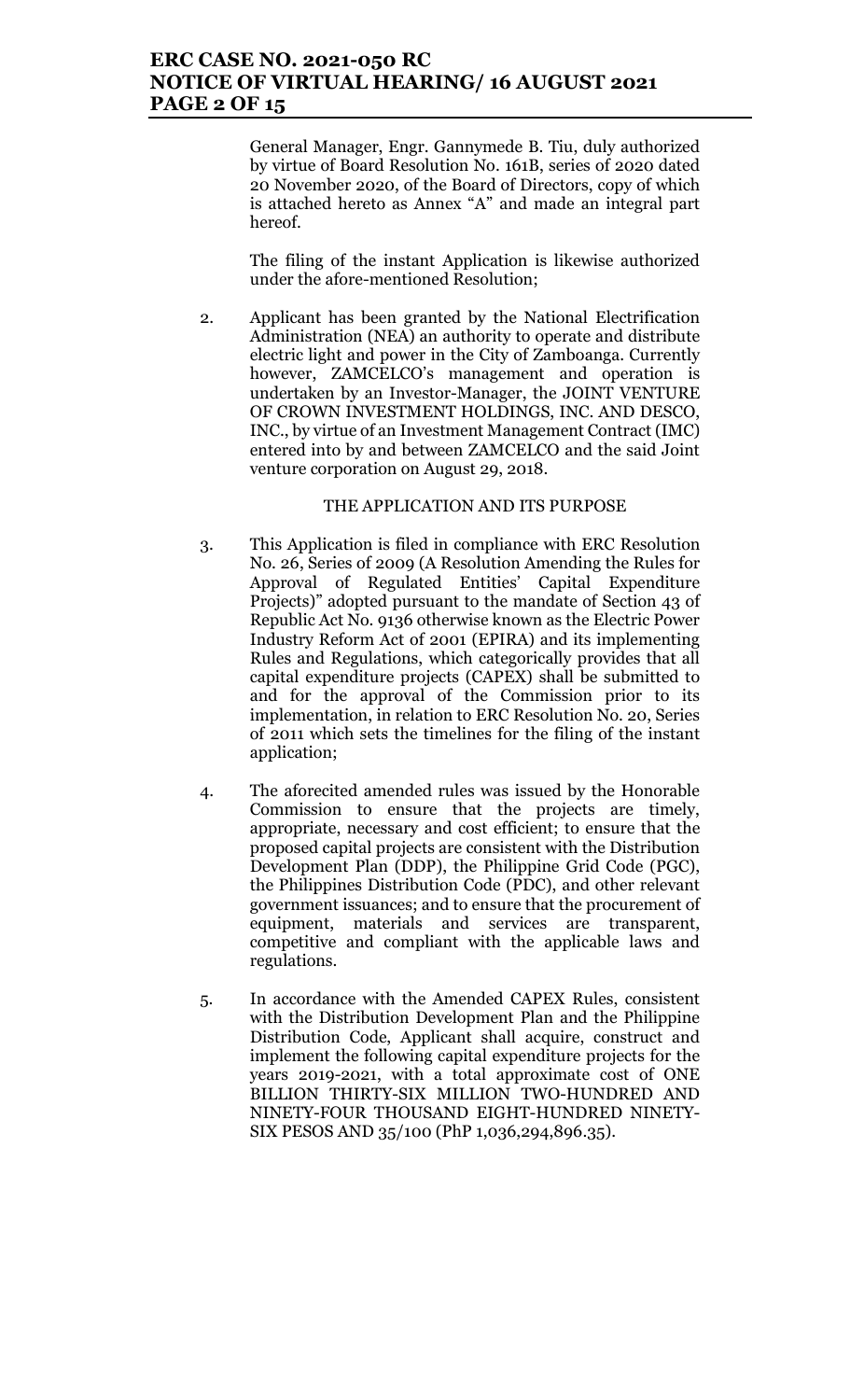## ERC CASE NO. 2021-050 RC NOTICE OF VIRTUAL HEARING/ 16 AUGUST 2021 **PAGE 3 OF 15**

### THE PROPOSED CAPITAL EXPENDITURE PROJECTS

#### 5.a. Description of the Projects:

# 5.a.1 Network CAPEX Projects

| <b>PROJECT</b>                        |                                                                                                                                                                                              |                                                                                                                                                                                                                                                                                                                                                                                                                                                                                                                   | <b>PROJECT</b> |
|---------------------------------------|----------------------------------------------------------------------------------------------------------------------------------------------------------------------------------------------|-------------------------------------------------------------------------------------------------------------------------------------------------------------------------------------------------------------------------------------------------------------------------------------------------------------------------------------------------------------------------------------------------------------------------------------------------------------------------------------------------------------------|----------------|
| No.                                   | PROJECT TITLE                                                                                                                                                                                | PROJECT JUSTIFICATION                                                                                                                                                                                                                                                                                                                                                                                                                                                                                             | <b>COST</b>    |
|                                       |                                                                                                                                                                                              |                                                                                                                                                                                                                                                                                                                                                                                                                                                                                                                   | (P'000)        |
| ZC <sub>2019</sub> -<br>NAPoo8        | Construction of a<br>New 69-kV Sub-<br>transmission Line<br>from M7<br>Camanchille<br>Substation to KCC<br>Mall de<br>Zamboanga's 10-<br><b>MVA</b> Substation                               | The existing distribution lines in the<br>area cannot accommodate the entry of<br>a significant big load customer and the<br>forecasted increase of demand, thus<br>the need to increase the capacity and<br>reliability of the distribution lines is<br>necessary and imminent.                                                                                                                                                                                                                                  | 14,824.99      |
| ZC <sub>2019</sub> -<br><b>NAPoo9</b> | Up-rating of the<br>10-MVA Power<br>Transformer at<br>Ayala Substation to<br>20-MVA                                                                                                          | In order to address the existing<br>capacity problem coupled with the<br>growing demand of its industrial<br>customers located in Barangay Ayala,<br>ZAMCELCO finds it imperative to<br>uprate the existing 10-MVA Ayala<br>Substation to 20-MVA to cater the<br>needs of its consumers and to further<br>encourage economic progress in the<br>area.                                                                                                                                                             | 56,238.57      |
| ZC <sub>2019</sub> -<br>NAP010        | Up-rating of the<br>20-MVA San Jose<br><b>Gusu Substation to</b><br>40-MVA by Adding<br>One $(1)$ Unit of 20-<br><b>MVA Power</b><br>Transformer                                             | Previously,<br>the<br>San<br>Jose<br>Gusu<br>substation installed capacity consists<br>of one (1) 20MVA and one (1) 10MVA<br>power transformer. On January 20,<br>2020, the 10MVA power transformer<br>transferred to address<br>the<br>was<br>overloading capacity of the Recodo<br>Substation.<br>However,<br>with<br>the<br>increasing load of the San Jose Gusu<br>ZAMCELCO<br>substation,<br>finds<br>it<br>necessary to uprate the<br>existing<br>20MVA by adding an additional<br>20MVA power transformer. | 75,279.73      |
| ZC <sub>2019</sub> -<br>NAP011        | Uprating of the 10-<br><b>MVA Cabatangan</b><br>Substation to 20-<br>MVA by adding<br>One $(1)$ Unit of $10$ -<br><b>MVA Power</b><br>Transformer with<br>Construction of<br>Two (2) Feeders | The existing capacity of the 10MVA<br>Cabatangan Substation has already<br>exceeded the maximum rated capacity,<br>thus the need to urgently uprate the<br>same to 20 MVA in order to address the<br>overloading of the substation and<br>prevent imminent failure of the power<br>transformers.                                                                                                                                                                                                                  | 43,414.09      |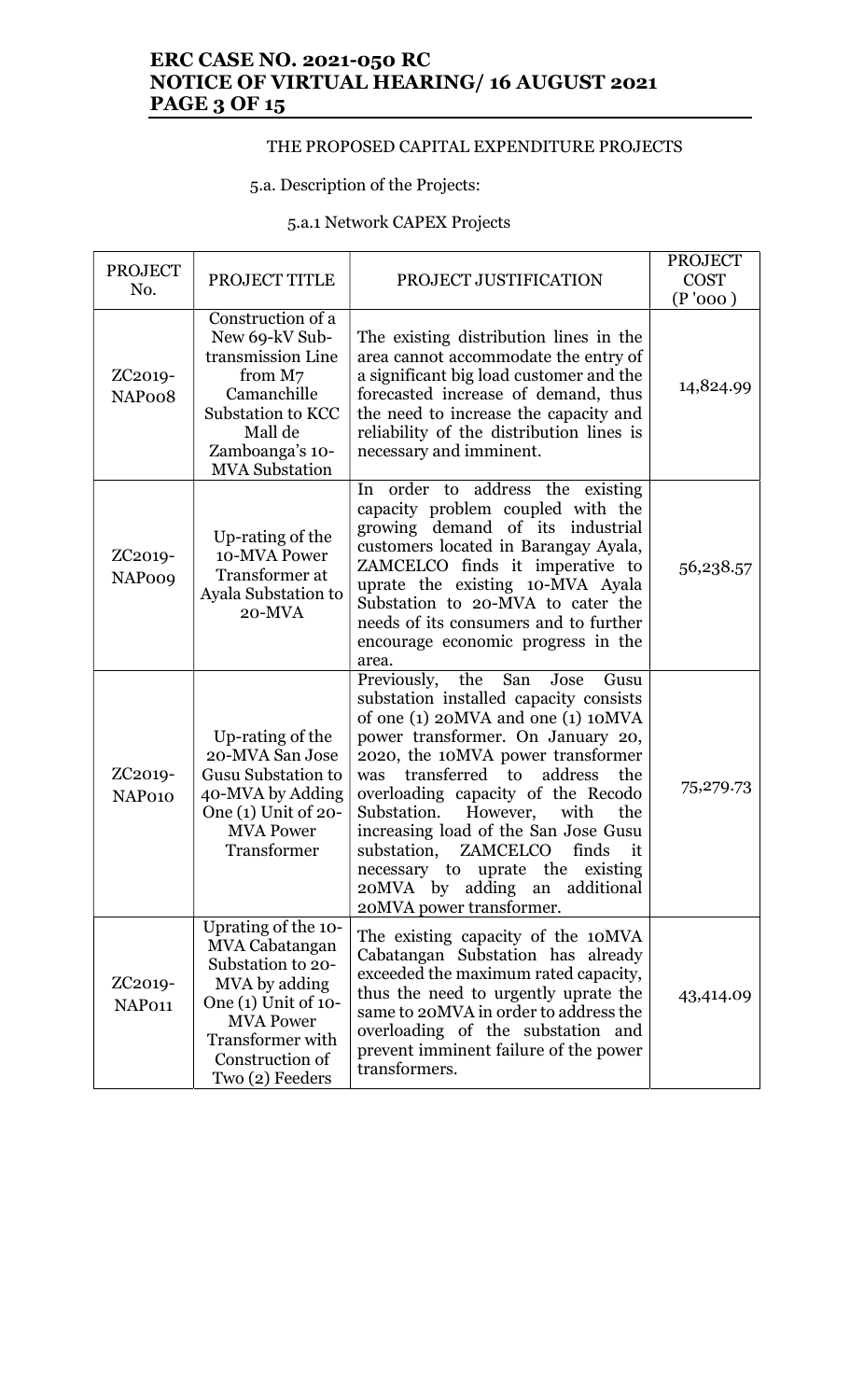## ERC CASE NO. 2021-050 RC NOTICE OF VIRTUAL HEARING/ 16 AUGUST 2021 PAGE 4 OF 15

| The 10MVA Recodo substation is<br>currently at 70% loading capacity and<br>Rehabilitation and<br>expected to increase annually<br>is<br>Uprating of the 10-<br>exceeding the required limit set by the<br><b>MVA Recodo</b><br>ZC <sub>2019</sub> -<br>distribution utility planning manual.<br>61,117.29<br>Substation to 25-<br>NAP013<br>In order to address the capacity<br>MVA by adding<br>problem of the Recodo Substation, the<br>One (1) 15-MVA<br>most economical alternative solution is<br><b>Power Transformer</b><br>the rehabilitation and uprating of the<br>current 10MVA to 25MVA.<br>The Guardia Nacional Feeder was<br>previously served by the 10MVA Power<br>Transformer of the San Jose Gusu<br>Substation. With the transfer of the<br>10MVA Power Transformer to Recodo<br>Construction of<br>ZC <sub>2019</sub> -<br>One Feeder at<br>substation to address the capacity<br>967.18<br>NAP014<br>Camanchille<br>problem in the area, ZAMCELCO<br>Substation<br>deems it rational and beneficial to<br>construct an additional feeder at the<br>Camanchille Substation in order to<br>transfer<br>and<br>the<br>Guardia<br>serve<br>Nacional Feeder.<br>To provide adequate capacity for the<br>Construction of<br>on-going expansions of large load<br><b>Dedicated Feeder</b><br>customers and to ensure quality and<br>Distribution Line<br>reliable<br>supply<br>of<br>electricity,<br>for Camanchille<br>ZC <sub>2019</sub> -<br>ZAMCELCO constructed a dedicated<br>2,398.10<br>Substation under<br>NAP <sub>015</sub><br>feeder line to accommodate the large<br>the 25-MVA Power<br>load customer and in order not affect<br>Transformer to<br>the quality and capacity of the other<br>cater SM City<br>feeders connected to the Camanchille<br>Mindpro<br>substation.<br>antiquated and deteriorating<br>The<br>distribution lines<br>of the<br>Recodo,<br>Sinunuc, Mercedes, Labuan, Curuan,<br>ZC <sub>2019</sub> -<br>Rehabilitation of<br>Talisayan, and Baliwasan Feeders<br>74,499.85<br>NAPoo <sub>4</sub><br><b>Distribution Lines</b><br>necessitates<br>ZAMCELCO<br>to<br>rehabilitate these existing lines in<br>order not to compromise the safety of<br>its employees and the public. | ZC <sub>2019</sub> -<br>NAP012 | Construction of<br>New 20-MVA<br>Substation with<br>Four $(4)$ Feeder<br>Take-off and<br>Feeder<br>Distribution lines<br>at Barangay<br>Pasobolong | The significant development in the<br>necessitated ZAMCELCO<br>area<br>to<br>construct a new substation in order to<br>address the capacity problem currently<br>experienced by the Putik and Sangali<br>substations.<br>The<br>20MVA<br>new<br>substation with four (4) feeders will<br>allow the transfer of existing loads and<br>further cater the additional forecasted<br>demand in the area. | 83,665.10  |
|--------------------------------------------------------------------------------------------------------------------------------------------------------------------------------------------------------------------------------------------------------------------------------------------------------------------------------------------------------------------------------------------------------------------------------------------------------------------------------------------------------------------------------------------------------------------------------------------------------------------------------------------------------------------------------------------------------------------------------------------------------------------------------------------------------------------------------------------------------------------------------------------------------------------------------------------------------------------------------------------------------------------------------------------------------------------------------------------------------------------------------------------------------------------------------------------------------------------------------------------------------------------------------------------------------------------------------------------------------------------------------------------------------------------------------------------------------------------------------------------------------------------------------------------------------------------------------------------------------------------------------------------------------------------------------------------------------------------------------------------------------------------------------------------------------------------------------------------------------------------------------------------------------------------------------------------------------------------------------------------------------------------------------------------------------------------------------------------------------------------------------------------------------------------------------------------------------------------------------------|--------------------------------|----------------------------------------------------------------------------------------------------------------------------------------------------|-----------------------------------------------------------------------------------------------------------------------------------------------------------------------------------------------------------------------------------------------------------------------------------------------------------------------------------------------------------------------------------------------------|------------|
|                                                                                                                                                                                                                                                                                                                                                                                                                                                                                                                                                                                                                                                                                                                                                                                                                                                                                                                                                                                                                                                                                                                                                                                                                                                                                                                                                                                                                                                                                                                                                                                                                                                                                                                                                                                                                                                                                                                                                                                                                                                                                                                                                                                                                                      |                                |                                                                                                                                                    |                                                                                                                                                                                                                                                                                                                                                                                                     |            |
|                                                                                                                                                                                                                                                                                                                                                                                                                                                                                                                                                                                                                                                                                                                                                                                                                                                                                                                                                                                                                                                                                                                                                                                                                                                                                                                                                                                                                                                                                                                                                                                                                                                                                                                                                                                                                                                                                                                                                                                                                                                                                                                                                                                                                                      |                                |                                                                                                                                                    |                                                                                                                                                                                                                                                                                                                                                                                                     |            |
|                                                                                                                                                                                                                                                                                                                                                                                                                                                                                                                                                                                                                                                                                                                                                                                                                                                                                                                                                                                                                                                                                                                                                                                                                                                                                                                                                                                                                                                                                                                                                                                                                                                                                                                                                                                                                                                                                                                                                                                                                                                                                                                                                                                                                                      |                                |                                                                                                                                                    |                                                                                                                                                                                                                                                                                                                                                                                                     |            |
|                                                                                                                                                                                                                                                                                                                                                                                                                                                                                                                                                                                                                                                                                                                                                                                                                                                                                                                                                                                                                                                                                                                                                                                                                                                                                                                                                                                                                                                                                                                                                                                                                                                                                                                                                                                                                                                                                                                                                                                                                                                                                                                                                                                                                                      |                                |                                                                                                                                                    | PROJECT COST (P'000)                                                                                                                                                                                                                                                                                                                                                                                | 412,404.90 |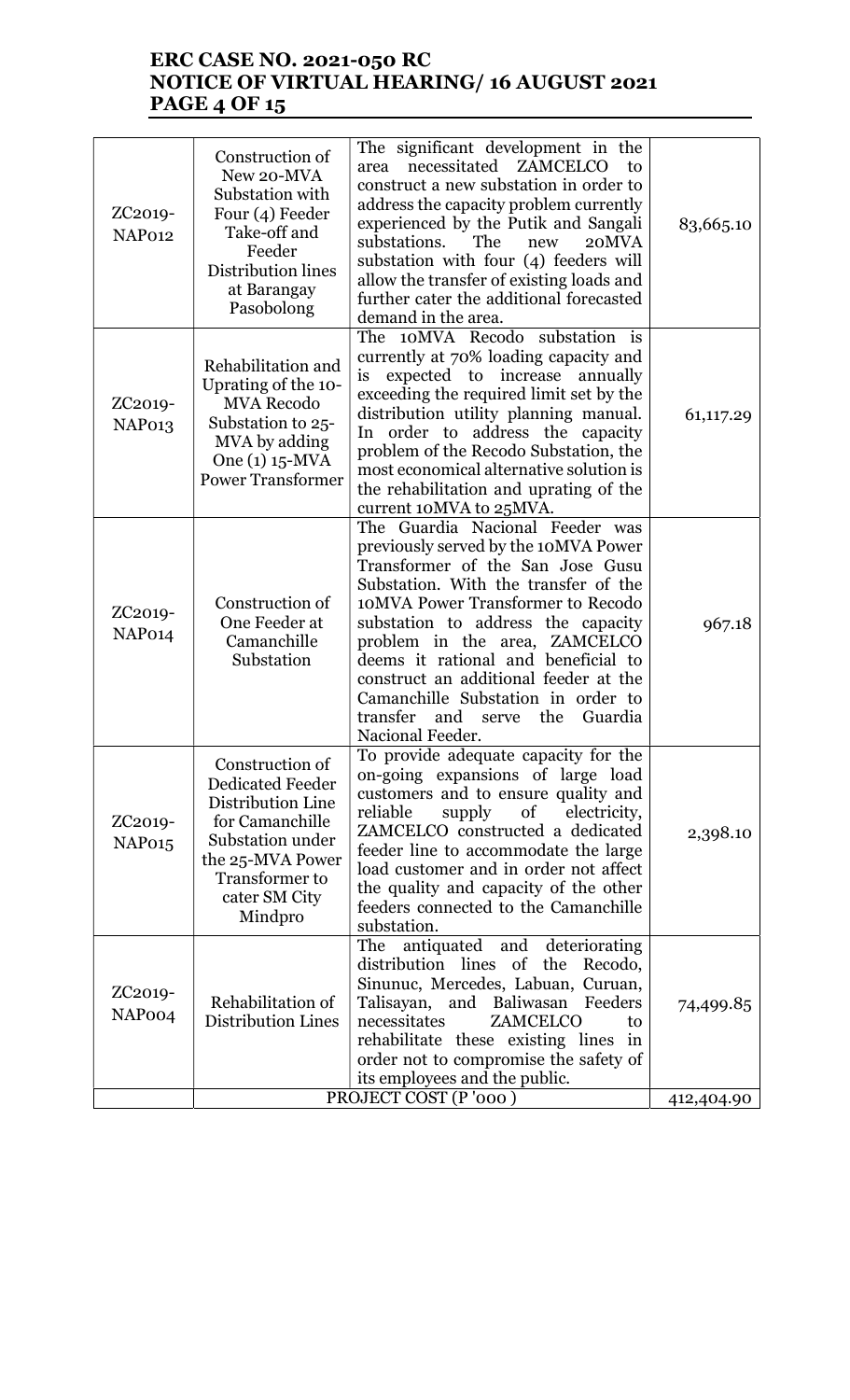## ERC CASE NO. 2021-050 RC NOTICE OF VIRTUAL HEARING/ 16 AUGUST 2021 **PAGE 5 OF 15**

# 5.a.2 Other Network CAPEX Projects

| <b>PROJECT</b><br>No.                      | PROJECT TITLE                                                                                   | PROJECT JUSTIFICATION                                                                                                                                                                                                                                                                                                                                                                                      | <b>PROJECT</b><br><b>COST</b><br>(P'000) |
|--------------------------------------------|-------------------------------------------------------------------------------------------------|------------------------------------------------------------------------------------------------------------------------------------------------------------------------------------------------------------------------------------------------------------------------------------------------------------------------------------------------------------------------------------------------------------|------------------------------------------|
| ZC2019-<br>NAP019                          | Replacement of<br>Old Feeder<br><b>Metering Facilities</b>                                      | The old and outdated feeder metering<br>facility can be more vulnerable to<br>system disturbance and provide a<br>lower level of accuracy. With the new<br>and advance metering facility, the<br>cooperative will be able to collect more<br>reliable and accurate data thereby<br>increasing efficiency<br>and<br>reduce<br>system losses.                                                                | 4,227.27                                 |
| ZC2019-<br>NAP <sub>016</sub>              | Replacement of<br>Defective Kilowatt-<br>hour Meters                                            | One of the reasons for high system loss<br>are the defective and faulty kilowatt-<br>hour meters. The replacement of these<br>meters will greatly reduce system loss<br>and provide more accurate readings.                                                                                                                                                                                                | 56,232.99                                |
| ZC <sub>2019</sub> -<br>NAPoo1             | Replacement of<br>Defective/Rotten<br>Poles                                                     | Replacement of defective, old and<br>rotten poles is urgent and necessary in<br>order not to compromise the safety of<br>the employees of the cooperative and<br>most importantly, the public.                                                                                                                                                                                                             | 8,484.00                                 |
| ZC <sub>2019</sub> -<br>NAPoo7             | Replacement of<br>Overloaded<br>Distribution<br><b>Transformers</b>                             | In order to attain efficiency and<br>reduced system loss below the system<br>loss cap in accordance with the Rules<br>for Setting the Distribution System<br>Loss Cap, it is necessary to replace the<br>distribution<br>existing<br>overloaded<br>transformers with a higher rating<br>distribution transformers.                                                                                         | 16,713.50                                |
| ZC2019-<br>NAP017                          | Relocation and<br>Clustering of kWh<br><b>Meters of Recodo</b><br>and Sinunuc<br>Feeders        | One of the contributing factors for<br>high system loss is the pilferage of<br>electricity despite the cooperative's<br>intensified anti-pilferage campaign in<br>the area. In order to significantly<br>minimize the cases of unaccounted use<br>of electricity, elevating and clustering<br>of kWh meters is considered as the<br>best way to address the unauthorized<br>access of metering facilities. | 21,822.64                                |
| ZC <sub>2019</sub> -<br>NAPoo <sub>5</sub> | Procurement of<br>Distribution<br><b>Transformers for</b><br><b>New Customers</b>               | additional<br>Procurement<br>of<br>Distribution<br>Transformers<br><b>1S</b><br>necessary to provide the capacity<br>requirement due to load growth and<br>new consumers.                                                                                                                                                                                                                                  | 38,055.32                                |
| ZC <sub>2019</sub> -<br>NAPoo6             | Purchase of<br>Kilowatt-hour<br>Meters and<br><b>Metering Materials</b><br>for New<br>Customers | To address the metering requirements<br>for new customers.                                                                                                                                                                                                                                                                                                                                                 | 101,514.67                               |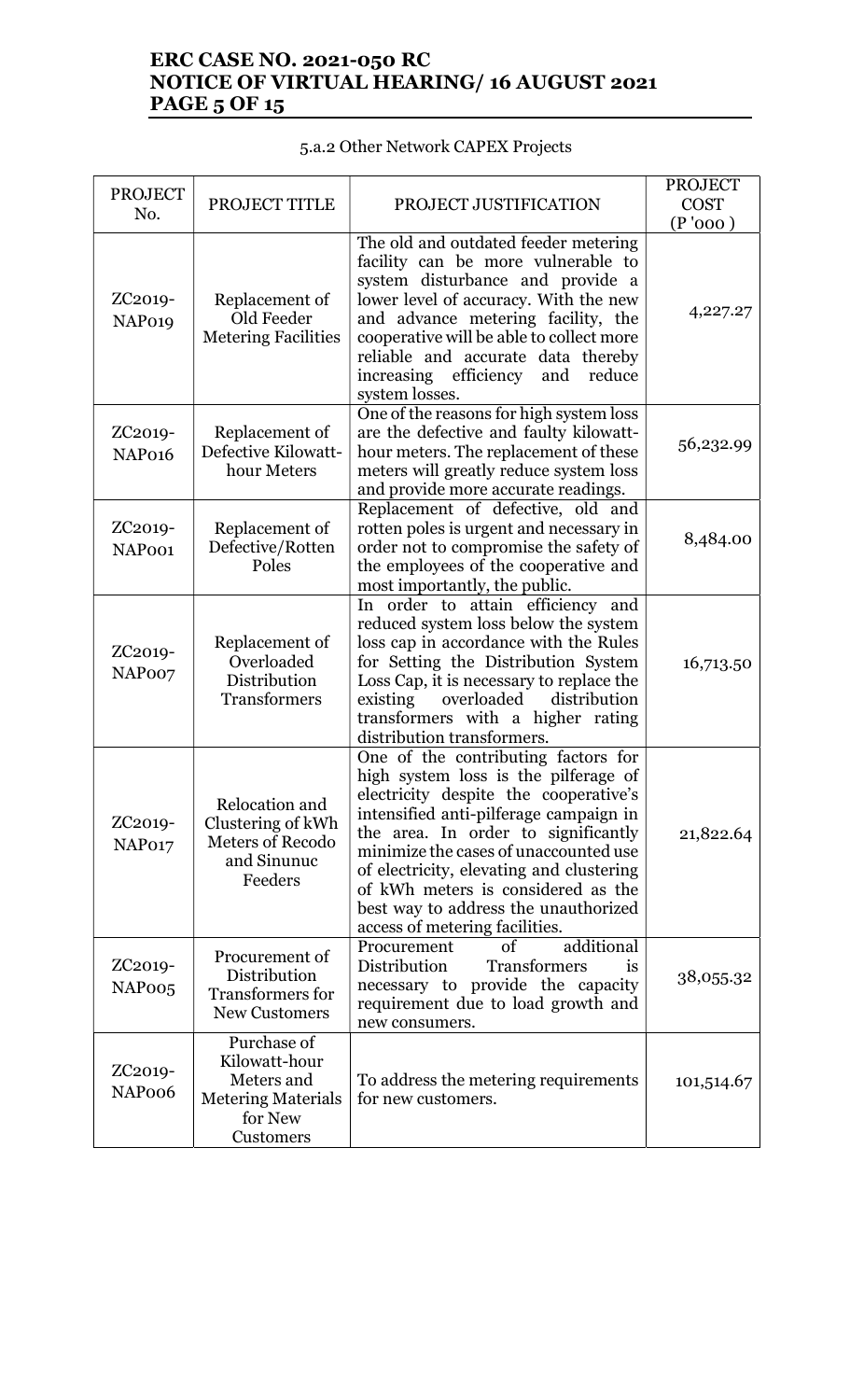## ERC CASE NO. 2021-050 RC NOTICE OF VIRTUAL HEARING/ 16 AUGUST 2021 **PAGE 6 OF 15**

| ZC <sub>2019</sub> -<br>NAP018             | Procurement of<br>Materials and<br>Equipment for<br>LCM and EMC<br>Projects for Arena<br>Blanco, Sta.<br>Catalina, and<br><b>Baliwasan Feeders</b> | To minimize system loss and theft of<br>electricity due to direct and unmetered<br>connections by installing Load Center<br>Monitoring<br>(LMC)<br>and<br>implementation of Elevated Meter<br>Clustering (EMC) Program.    | 4,281.59   |
|--------------------------------------------|----------------------------------------------------------------------------------------------------------------------------------------------------|----------------------------------------------------------------------------------------------------------------------------------------------------------------------------------------------------------------------------|------------|
| ZC <sub>2019</sub> -<br>NAP <sub>002</sub> | Procurement of<br>Materials for<br>Operation and<br>Maintenance Use<br>of the Technical<br><b>Services</b><br>Department                           | replenish the essential<br>To<br>and<br>necessary materials for operations and<br>maintenance services and ensure<br>compliance with<br>engineering<br>standards                                                           | 79,079.85  |
| ZC <sub>2019</sub> -<br>NAP <sub>003</sub> | Procurement of<br>Equipment for<br>Operation and<br>Maintenance Use<br>of the Technical<br><b>Services</b><br>Department                           | The project is necessary in order to<br>improve the performance of the<br>cooperative in terms of efficiency and<br>reliability of the distribution system by<br>minimizing system<br>outages<br>and<br>equipment damages. | 37,819.00  |
|                                            |                                                                                                                                                    | PROJECT COST (P'000)                                                                                                                                                                                                       | 368,230.84 |

# 5.a.3 Non - Network CAPEX Projects

| <b>PROJECT</b><br>No.                      | PROJECT TITLE                                                                           | PROJECT JUSTIFICATION                                                                                                                                                                                                                                                                                                                                                                                                                                                            | <b>PROJECT</b><br><b>COST</b><br>(P'000) |
|--------------------------------------------|-----------------------------------------------------------------------------------------|----------------------------------------------------------------------------------------------------------------------------------------------------------------------------------------------------------------------------------------------------------------------------------------------------------------------------------------------------------------------------------------------------------------------------------------------------------------------------------|------------------------------------------|
| ZC <sub>2019</sub> -<br>NNP <sub>020</sub> | Renovation of<br><b>Existing Buildings</b><br>and Construction<br>of Other Facilities   | The current principal office of the<br>cooperative has been in existing for<br>almost 50 years and is no longer safe<br>and convenient for all employees and<br>the transacting public. The renovation<br>existing structures<br>the<br>and<br>of<br>construction of additional facilities will<br>not only benefit ZAMCELCO but also<br>to the best interest and safety of the<br>and<br>member<br>further<br>consumers<br>improve<br>service<br>customer<br>and<br>efficiency. | 46,153.16                                |
| ZC2019-<br>NNP <sub>021</sub>              | Implementation of<br>Advanced<br>Distribution<br>Management<br>System (AMDS)<br>Phase 1 | The implementation of Advanced<br>Distribution Management<br>System<br>(AMDS) Phase 1 aims to update,<br>enhance and improve data monitoring<br>and control of the distribution system.                                                                                                                                                                                                                                                                                          | 18,350.00                                |
| ZC <sub>2019</sub> -<br><b>NNP022</b>      | Procurement of<br>Equipment and<br><b>Devices</b>                                       | The implementation of this project will<br>greatly improve testing and monitoring<br>the accuracy and integrity of the<br>electrical equipment and metering<br>facilities of the cooperative.                                                                                                                                                                                                                                                                                    | 22,956.00                                |
| ZC <sub>2019</sub> -<br>NNP <sub>023</sub> | Procurement of<br>Service Vehicles,                                                     | The acquisition of additional vehicles is<br>intended to meet the growing demand<br>number<br>of customers<br>and<br>of                                                                                                                                                                                                                                                                                                                                                          | 113,150.00                               |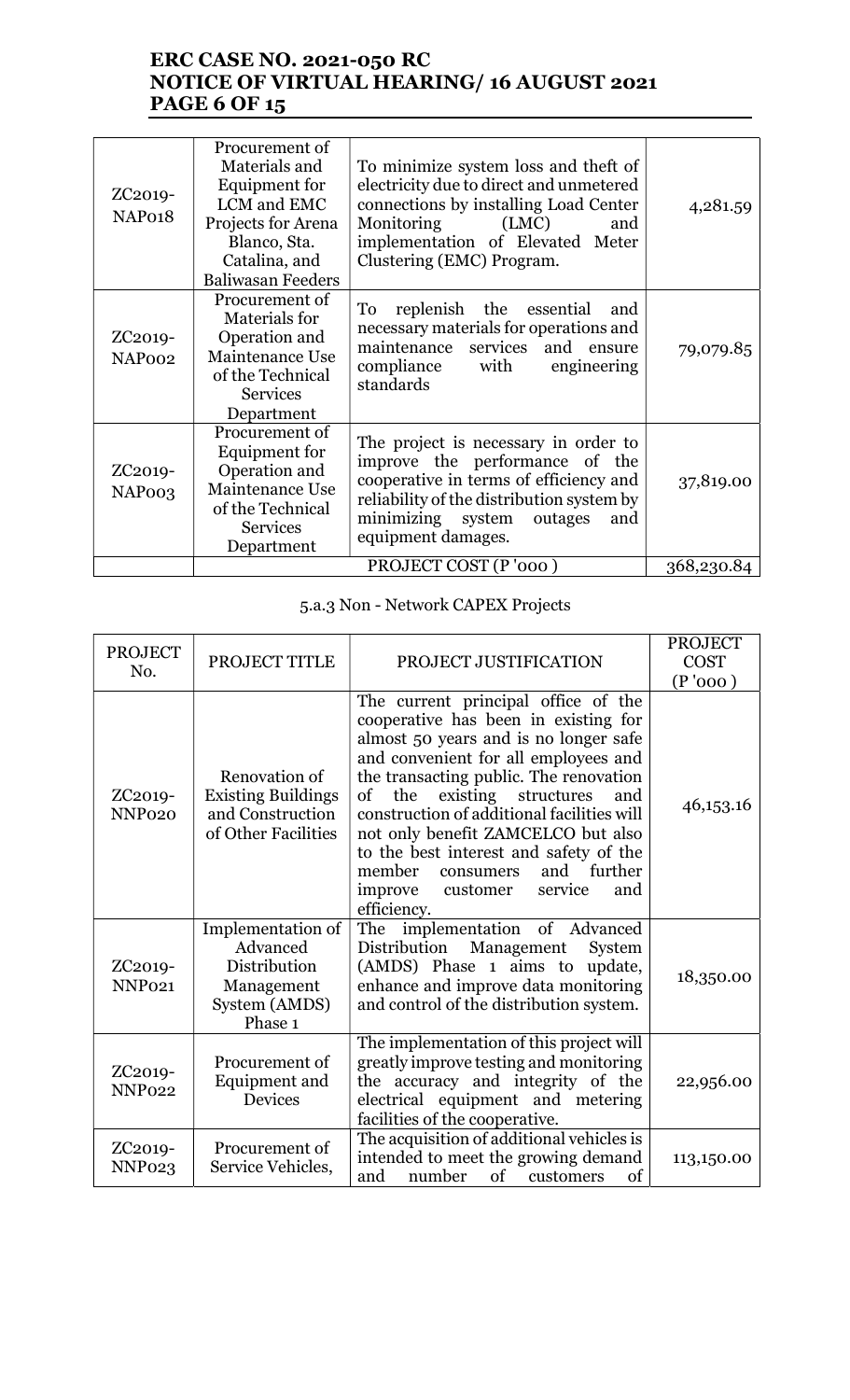## ERC CASE NO. 2021-050 RC NOTICE OF VIRTUAL HEARING/ 16 AUGUST 2021 PAGE 7 OF 15

|                                            | Heavy Equipment,<br>and Motorcycles                                                               | ZAMCELCO, and replace the existing<br>and depreciated utility vehicles used in<br>the operations improving mobility,<br>response time in any power situation<br>and maintenance works and other<br>related field service assignments and<br>commitments. |            |
|--------------------------------------------|---------------------------------------------------------------------------------------------------|----------------------------------------------------------------------------------------------------------------------------------------------------------------------------------------------------------------------------------------------------------|------------|
| ZC <sub>2019</sub> -<br><b>NNP2024</b>     | Upgrading of<br>Billing, Accounting<br>System and IT<br>Infrastructure                            | This project will allow ZAMCELCO to<br>integrate all systems in order to<br>streamline all processes, allowing<br>increased productivity and better and<br>efficient customer services.                                                                  | 43,050.00  |
| ZC <sub>2019</sub> -<br>NNP <sub>025</sub> | Conversion and<br>Upgrading of<br>Communication<br>System from<br>Analog to Digital<br>$(Tier-2)$ | The implementation of this project is<br>intended to significantly improve the<br>outdated communication facilities of<br>the cooperative and address consumer<br>and system issues faster and more<br>efficiently.                                      | 12,000.00  |
|                                            |                                                                                                   | PROJECT COST (P'000)                                                                                                                                                                                                                                     | 255,659.16 |

#### SUMMARY OF PROJECTS

|                                         | <b>AMOUNT PER YEAR ('000)</b> | <b>TOTAL</b> |            |                       |
|-----------------------------------------|-------------------------------|--------------|------------|-----------------------|
| <b>PROJECT</b>                          | 2019                          | 2020         | 2021       | PROJECT COST<br>(000) |
| NETWORK PROJECTS                        | 206,184.69                    | 189,792.89   | 16,427.32  | 412,404.90            |
| <b>OTHER NETWORK</b><br><b>PROJECTS</b> | 219,932.30                    | 67,367.09    | 80,931.45  | 368,230.84            |
| NON-NETWORK<br><b>PROJECTS</b>          | 124,231.00                    | 117,078.16   | 14,350.00  | 255,659.16            |
| <b>GRAND TOTAL</b>                      | 550,347.99                    | 374, 238.14  | 111,708.76 | 1,036,294.90          |

- 5.b TYPE OF THE CAPITAL EXPENDITURE PROJECTS IN ACCORDANCE WITH SECTION 2.3 OF RESOLUTION NO. 26, SERIES OF 2009;
	- 5.b.1 As described above in Section 5.a.1, the projects are categorized as Network CAPEX which will address capacity, reliability, safety and system loss of the Applicant's distribution system;
	- 5.b.2. The Other Network CAPEX projects as shown in 5.a.2 are necessary in terms of additional distribution transformers, meters and metering materials to meet annual customer growth as forecasted including replacement of defective and old facilities and equipment.
	- 5.b.3 And the Non-Network CAPEX projects of the cooperative as categorized and indicated in 5.a.3 will enhance its capability in responding to customer requests and concerns for better, safe and efficient electric service. Further, its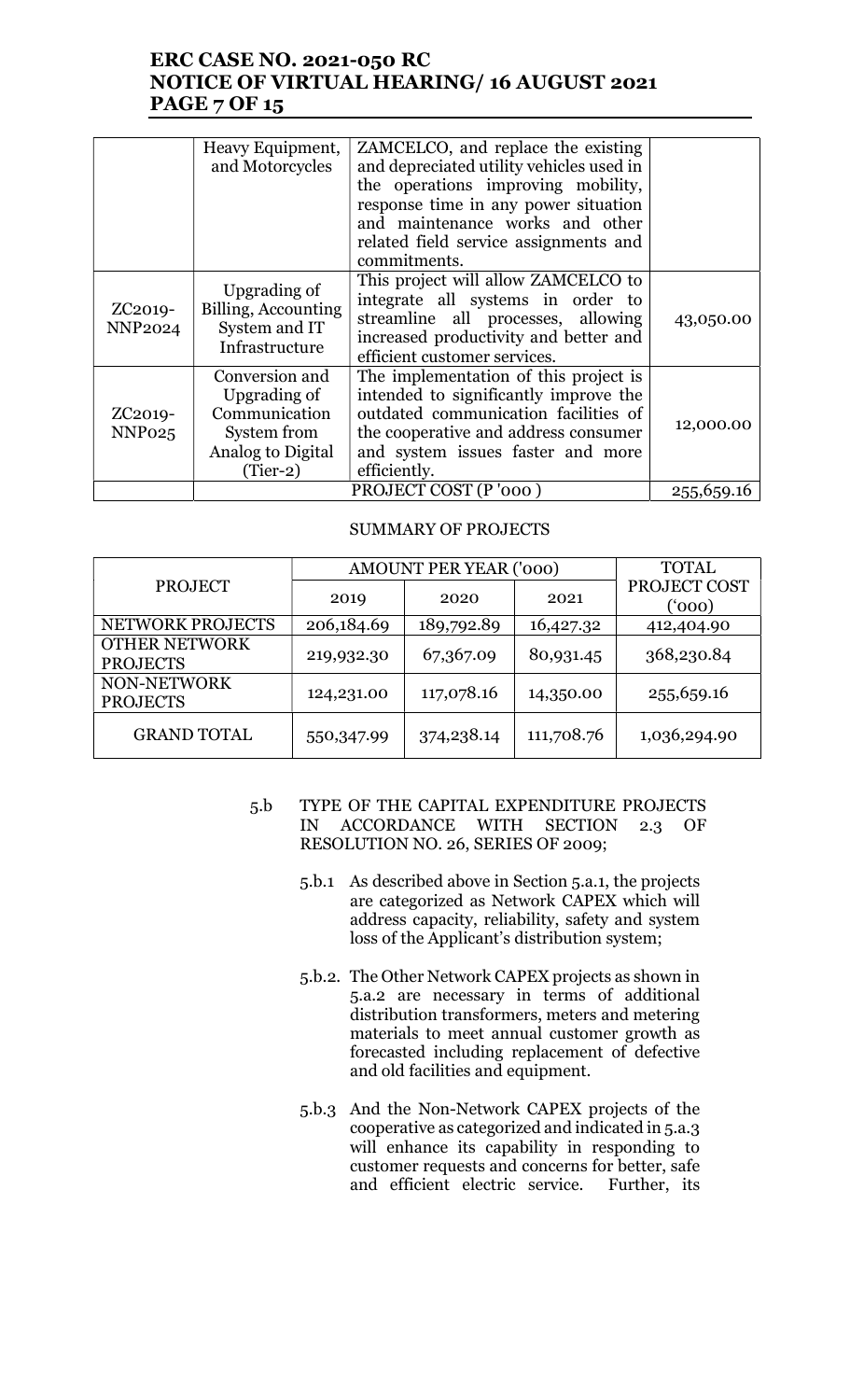## ERC CASE NO. 2021-050 RC NOTICE OF VIRTUAL HEARING/ 16 AUGUST 2021 PAGE 8 OF 15

facilities and equipment will be responsive to the quality service that the consumers deserve.

#### JUSTIFICATION OF THE CAPITAL PROJECTS

- 6. With the prevailing situation in the electric power industry vis-à-vis the consumers' demand, Applicant deems it appropriate to embark on asset development and expansion in order to meet the member-consumers' growing demands; and
- 7. The procurement of the aforementioned project is of great necessity in the schedules herein provided, otherwise service decline is eminent, to the prejudice of the consumers.
- 8. That the afore-enumerated capital projects will be implemented on staggered basis, and, if a Force Majeure or Fortuitous event, as the case may be occurs causing delay in the implementation, the Applicant shall inform the ERC of such condition and seek the latter's confirmation of the delayed implementation of the particular CAPEX;

#### RELATED AND INDISPENSABLE DOCUMENTS

9. Consistent with the requirement of the filing of applications for approval of capital projects, Applicant attached and made an integral part of this Application the detailed justifications, related and indispensable documents chronologically arranged and contained in Annex "B" hereof.

BOARD APPROVAL OF THE PROPOSED PROJECTS

- 10. Finding the proposed capital expenditure projects reasonable, appropriate, necessary, and ultimately redound to the benefit of the members-consumers by way of efficient, continuous and reliable service, the Board of Directors of the Applicant passed Board Resolution No.161A, Series of 2020 dated 20 November 2020 approving the proposed CAPEX, copy of which is attached hereto as Annex "C";
- 11. In compliance with Resolution No. 26, Series of 2009, information on the proposed capital projects had been widely disseminated through posting in the conspicuous places of the City of Zamboanga, as evidenced by a copy of the Affidavit of Posting attached hereto as Annex "D". The Notices posted specifically contained the following:
	- a. the proposed projects;
	- b. the reasons for proposing said projects;
	- c. the source of fund for the said projects;
	- d. indicative rate impact of the said projects;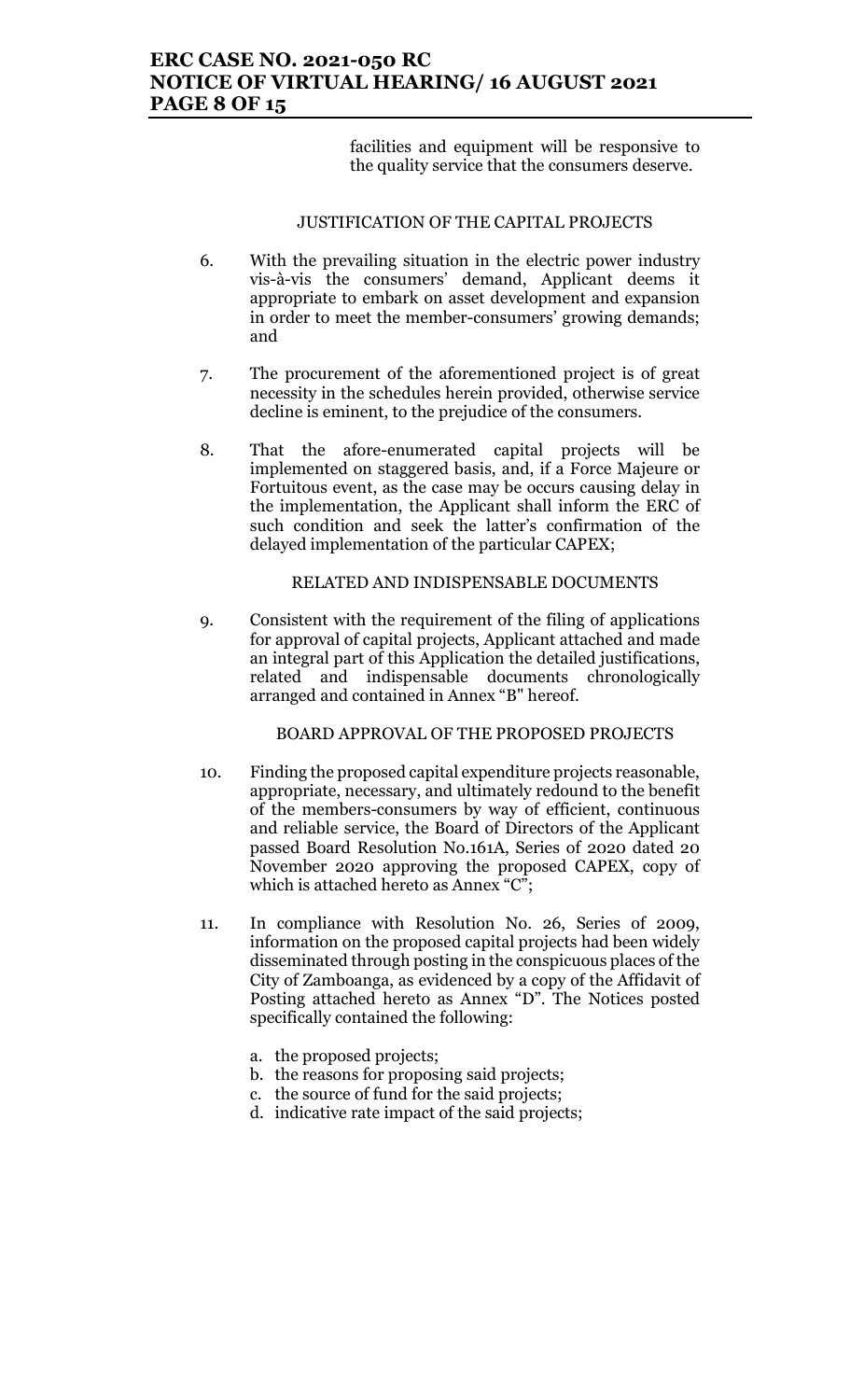### ERC CASE NO. 2021-050 RC NOTICE OF VIRTUAL HEARING/ 16 AUGUST 2021 PAGE 9 OF 15

#### SOURCES OF FUNDS FOR THE PROJECTS

- 12. ZAMCELCO's Capital Expenditure Projects Plan is envisioned to have the least rate impact and that brings the most value to its consumers.
- 13. In the implementation of the proposed projects, the Applicant shall source the funds through a loan with the National Electrification Administration (NEA) and/or other Private Financing Institution that will provide the least interest rate to the benefit of the member-consumers. Thus, a parallel Application for the grant of authority to secure loan with the aforesaid government agency and/or other private financing institution is incorporated herein.

| <b>Financing Plan</b> |
|-----------------------|
|-----------------------|

| <b>Fund Source</b>                                                                                      | Year 2019 | Year 2020 | Year 2021 | Total                                                                  |
|---------------------------------------------------------------------------------------------------------|-----------|-----------|-----------|------------------------------------------------------------------------|
| National<br>Electrification<br>Administration or<br><b>Banks and Other</b><br>Financing<br>Institutions |           |           |           | 550, 347, 993.44 374, 238, 140.33 111, 708, 762.58 1, 036, 294, 896.35 |
| Total                                                                                                   |           |           |           | $ 550,347,993.44 374,238,140.33 111,708,762.58 1,036,294,896.35 $      |

- 14. Internally generated revenues from the Reinvestment Fund for Sustainable CAPEX (RFSC) shall be used to pay the amortization of the loans.
- 15. The implementation of the proposed CAPEX shall bring forth an indicative rate impact as follows:

Rate Impact Calculation with Loan Availment (interest rate @ 6% per annum for 15 years)

|                                                         | 2019             | 2020              | 2021              | <b>TOTAL</b>     |
|---------------------------------------------------------|------------------|-------------------|-------------------|------------------|
| Historical/Forecasted<br>Sales, KWH ('000)              | 572,627,689.70   | 589,951,908.67    | 615, 646, 144. 29 | 1,778,225,742.66 |
| Cash balance<br>beginning,<br>PHP,<br>excess(shortfall) | 296,337,856.86   | 291,823,815.65    | 277,028,614.54    | 296,337,856.86   |
| <b>CASH INFLOWS</b>                                     |                  |                   |                   |                  |
| Current year<br>Collection $\omega$<br>P.1518/kwh       | 86,924,883.30    | 89,554,699.74     | 93,455,084.70     | 269,934,667.74   |
| Proceeds from Loan<br>for CAPEX                         | 550,347,993.44   | 374, 238, 140. 33 | 111,708,762.58    | 1,036,294,896.35 |
| Total Cash Inflows,<br><b>PHP</b>                       | 637, 272, 876.74 | 463,792,840.07    | 205, 163, 847. 28 | 1,306,229,564.09 |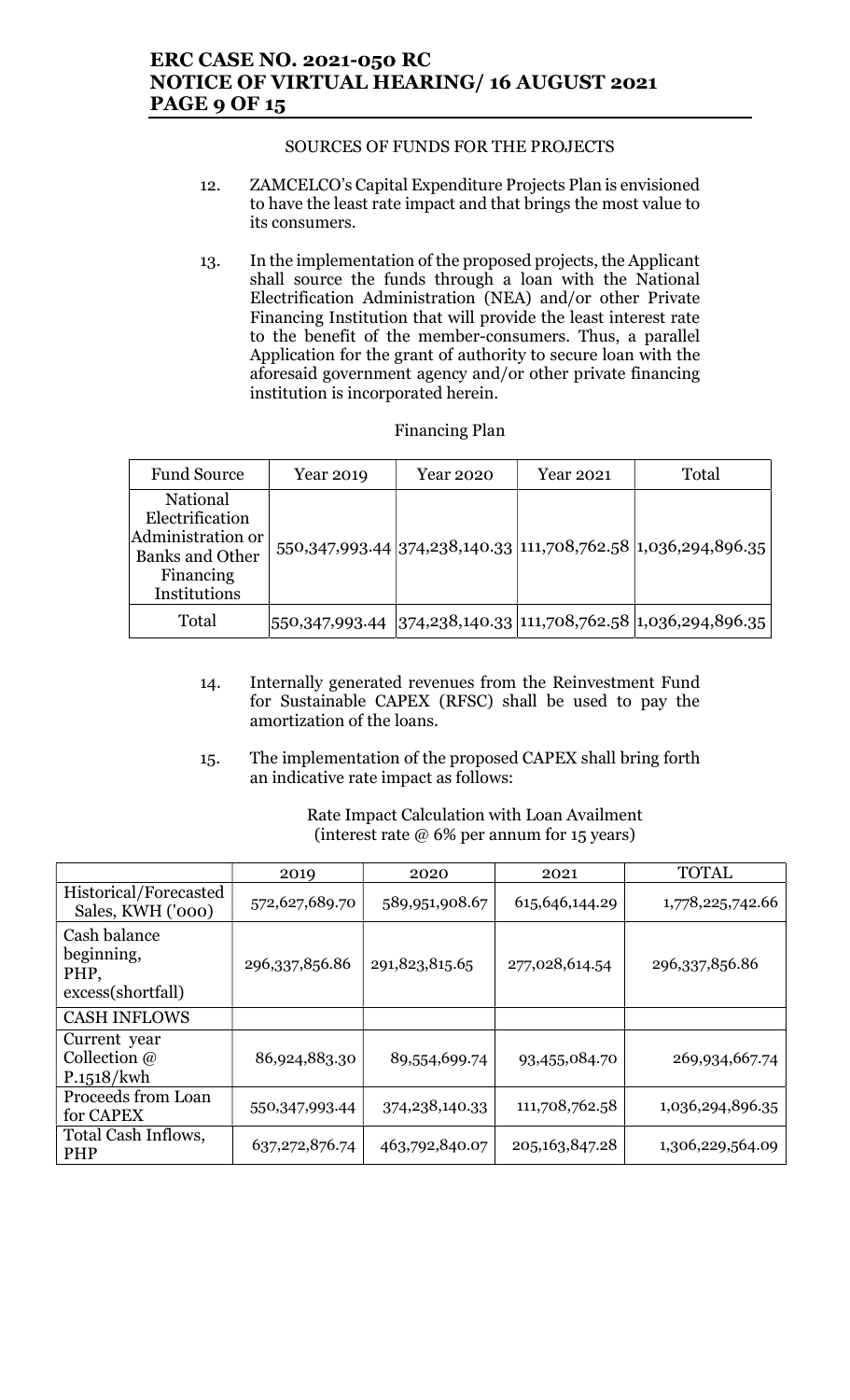## ERC CASE NO. 2021-050 RC NOTICE OF VIRTUAL HEARING/ 16 AUGUST 2021 PAGE 10 OF 15

| Available cash for<br>disbursement:               | 933,610,733.60 | 755,616,655.72 | 482,192,461.83    | 1,602,567,420.95 |
|---------------------------------------------------|----------------|----------------|-------------------|------------------|
| <b>CASH OUTFLOWS</b>                              |                |                |                   |                  |
| CAPEX requirement<br>$(2019 - 2021)$              | 550,347,993.44 | 374,238,140.33 | 111,708,762.58    | 1,036,294,896.35 |
| Old debt<br>(amortization)                        | 35,709,135.06  | 3,789,306.19   | 3,580,410.20      | 43,078,851.45    |
| New amortization<br>(new CAPEX), PHP              | 55,729,789.45  | 93,626,198.65  | 104,938,142.90    | 254, 294, 131.00 |
| <b>CAPEX Plan</b><br>Approval Fee, PHP            |                | 6,934,396.00   | 837, 815.72       | 7,772,211.72     |
| Total Cash Outflows,<br><b>PHP</b>                | 641,786,917.94 | 478,588,041.18 | 221,065,131.40    | 1,341,440,090.52 |
| Cash Balance ending,<br>PHP,<br>excess(shortfall) | 291,823,815.65 | 277,028,614.54 | 261, 127, 330. 43 | 261,127,330.43   |

#### APPLICATION FOR AUTHORITY TO SECURE LOAN WITH THE NATIONAL ELECTRIFICATION ADMINISTRATION (NEA) AND/OR OTHER PRIVATE FINANCING INSTITUTIONS

- 16. Applicant reiterates and incorporate the foregoing allegations in support of its Application for Authority to Secure Loan with the National Electrification Administration (NEA) and/or other Private Financing Institutions, which will provide the least interest rate, and further allege:
- 17. That the need of immediate implementation of the foregoing proposed Capital Expenditure Projects is imperative to ensure safety, quality of service and compliance with the power industry's regulatory requirements;
- 18. Unfortunately, the current rate of the Reinvestment Fund for Sustainable CAPEX (RFSC) of ZAMCELCO is not enough to finance the proposed Capital Expenditure Projects. Thus, a setback in the implementation of the Projects is foreseen by Applicant due to insufficiency of funds, as can be shown below:

Rate Impact Calculation *without* availing any Loan

|                                                         | 2019           | 2020              | 2021              | <b>TOTAL</b>     |
|---------------------------------------------------------|----------------|-------------------|-------------------|------------------|
| Historical/Forecasted<br>Sales, KWH ('000)              | 572,627,689.70 | 589,951,908.67    | 615, 646, 144. 29 | 1,778,225,742.66 |
| Cash balance<br>beginning,<br>PHP,<br>excess(shortfall) | 296,337,856.86 | $-202,794,388.34$ | $-498,201,531.13$ | 296,337,856.86   |
| <b>CASH INFLOWS</b>                                     |                |                   |                   |                  |
| Current year<br>Collection $\omega$<br>P.1518/kwh       | 86,924,883.30  | 89,554,699.74     | 93,455,084.70     | 269,934,667.74   |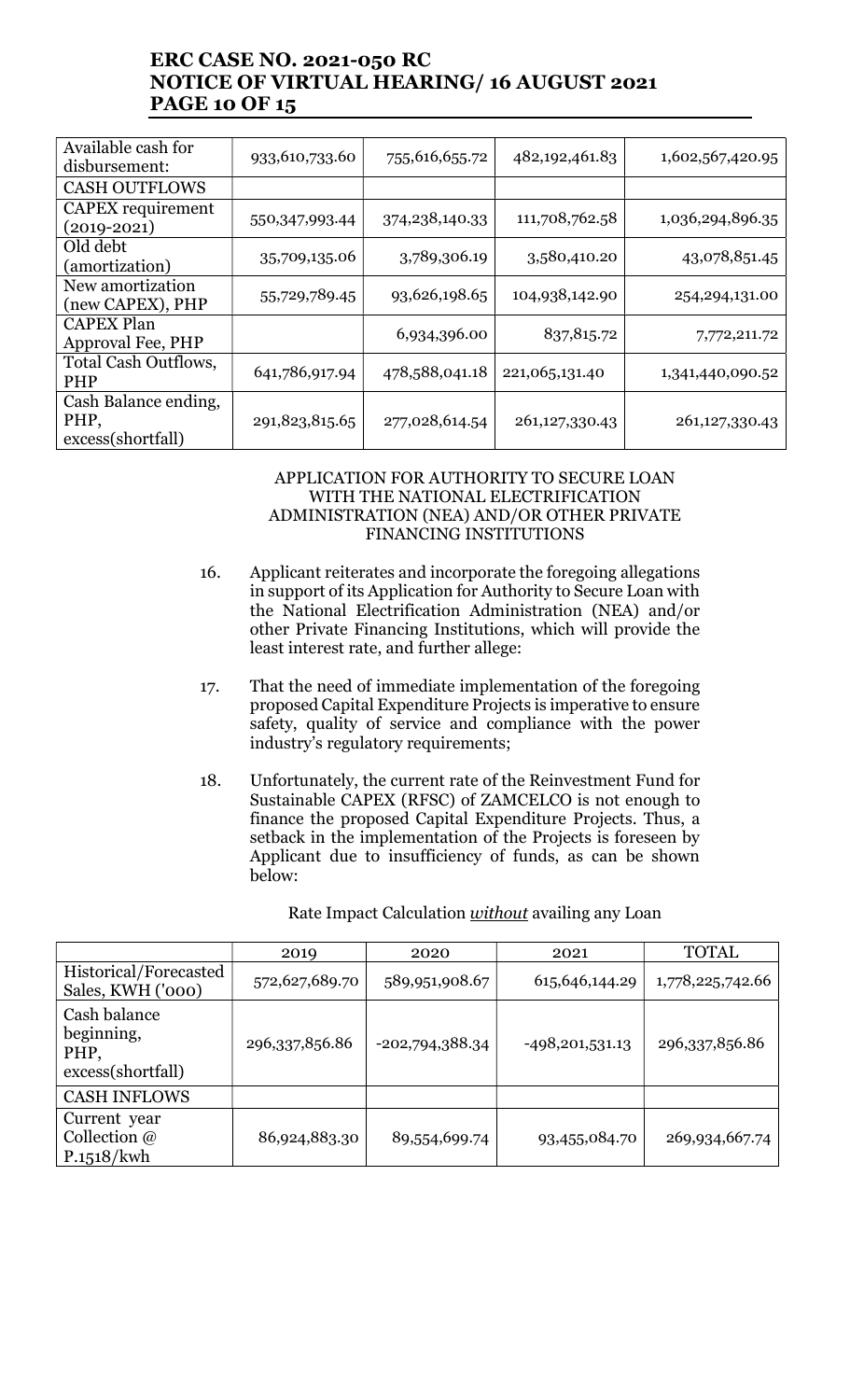## ERC CASE NO. 2021-050 RC NOTICE OF VIRTUAL HEARING/ 16 AUGUST 2021 PAGE 11 OF 15

| Total Cash Inflows,<br><b>PHP</b>                  | 86,924,883.30    | 89,554,699.74      | 93,455,084.70      | 269,934,667.74     |
|----------------------------------------------------|------------------|--------------------|--------------------|--------------------|
| Available cash for<br>disbursement:                | 383, 262, 740.16 | -113,239,688.60    | -404,746,446.42    | 566,272,524.60     |
| <b>CASH OUTFLOWS</b>                               |                  |                    |                    |                    |
| CAPEX requirement<br>$(2019 - 2021)$               | 550,347,993.44   | 374,238,140.33     | 111,708,762.58     | 1,036,294,896.35   |
| Old debt<br>(amortization)                         | 35,709,135.06    | 3,789,306.19       | 3,580,410.20       | 43,078,851.45      |
| <b>CAPEX Plan</b><br>Approval Fee, PHP             |                  | 6,934,396.00       | 837, 815.72        | 7,772,211.72       |
| Total Cash Outflows,<br><b>PHP</b>                 | 586,057,128.50   | 384,961,842.52     | 116,126,988.50     | 1,087,145,959.52   |
| Cash Balance ending,<br>PHP,<br>excess/(shortfall) | (202,794,388.34) | (498, 201, 531.13) | (520, 873, 434.92) | (520, 873, 434.92) |
| Excess/(shortfall) on<br>RFSC, PhP/kWh             | (0.3541)         | (0.8445)           | (0.8461)           | (0.2929)           |

- 19. While Applicant has internally generated funds, same is insufficient and needs to be augmented by a loan through NEA's lending program, designed to assist the electric cooperatives and/or other Private Financing Institution, which can offer the least interest rates to the benefit of the member-consumers; hence, to apply for an authority to secure loan from the Commission is deemed prudent, rational and necessary.
- 20. In support of its application for the grant of authority to secure a loan from NEA and/or other Private Financing Institution, which will provide the least interest rate, Applicant hereto attached the following documents:
	- 20.a. Copy of Audited Financial Statements including notes for test year 2019, 2018, 2017 and 2016 as Annexes "E", "E-1", "E-2" and "E-3";
	- 20.b. List of projects and their estimated cost as Annex "F";
	- 20.c. Bases of the reasonableness of the estimated cost as Annex "G";
	- 20.d. Detailed schedule of utilization (of Annual RFSC Utilization for the test year and the prior 2 years) as Annex "H";
	- 20.e. Computation of Financial ratios as Annex "I";
	- 20.f. Cost-Benefit Analysis and Justification in securing loans as Annex "J";

COMPLIANCE WITH PRE-FILING REQUIREMENTS

21. In compliance with Section 2, Rule 6 of the ERC Rules of Practice and Procedure, copies of this Application together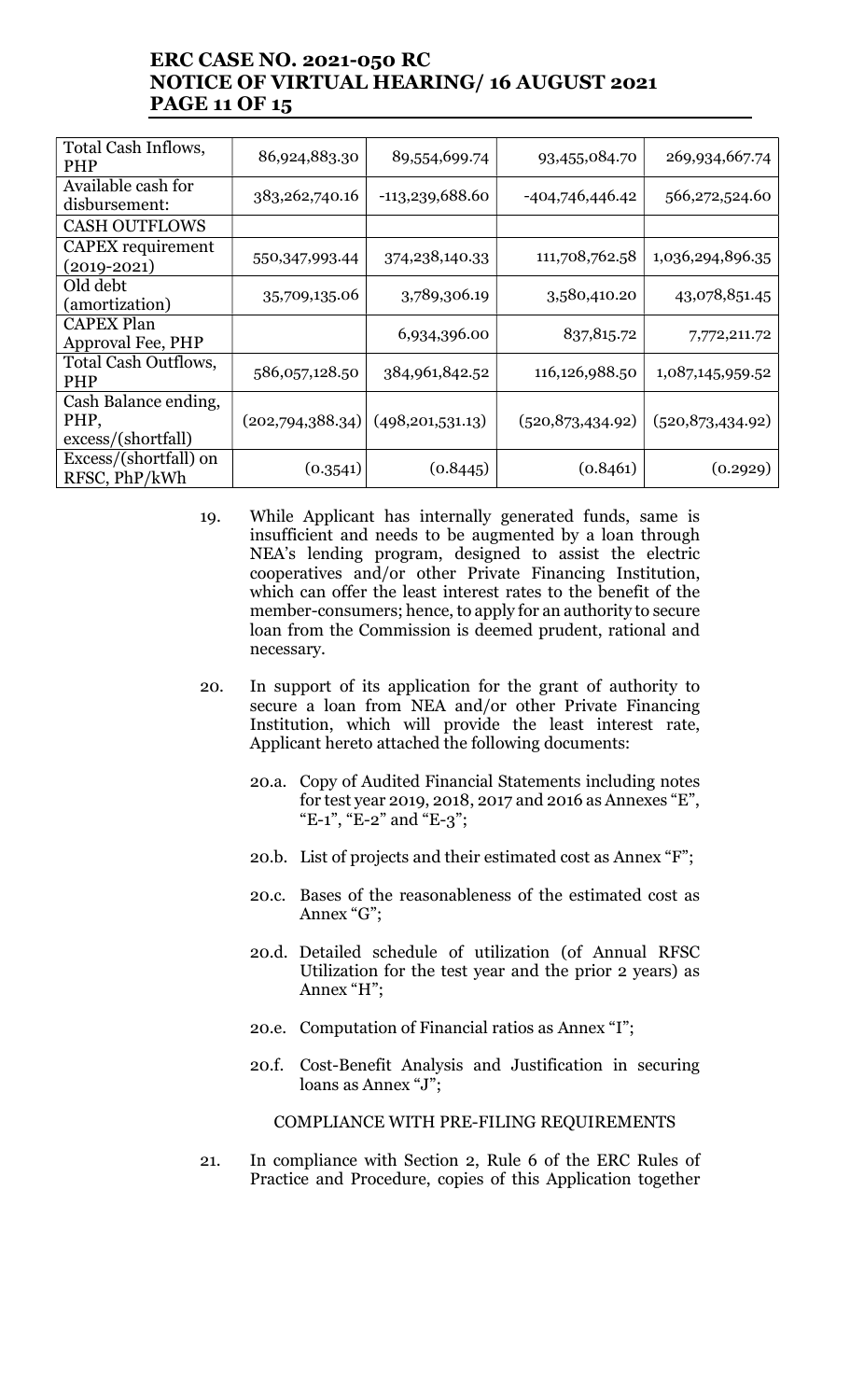### ERC CASE NO. 2021-050 RC NOTICE OF VIRTUAL HEARING/ 16 AUGUST 2021 PAGE 12 OF 15

with all its annexes and accompanying documents had been furnished by Applicant the Legislative Body of the City of Zamboanga. Likewise, the Application was published in a newspaper of general circulation within the franchise area of the Applicant.

- 22. As proof of compliance of the service of the copies of the Application together with all its annexes is the Certification issued by the Authorized Representative of the Local Government Unit as Annex "K". Likewise attached hereto as Annexes "L" and "M" are the Affidavit of Publication and the newspaper issue containing the published Application;
- 23. Moreover, prior to the filing of this Application, a pre-filing conference with the concerned staff of the Commission was conducted pursuant to Section 4 of Rule 6, and for purposes of determining completeness of the supporting documents attached to the Application.

#### PRAYER

WHEREFORE, foregoing premises considered, Applicant most respectfully prays:

- 1. That after due notice and hearing, the proposed capital projects/expenditures subject of this Application be approved, declared just, reasonable, and equitable pursuant to the provisions of ERC Resolution No. 26, Series of 2009, and other related laws, rules and regulations.
- 2. That Applicant be allowed/authorized to recover from the members-consumers its expenditures/costs incurred in the implementation of the Capital Expenditure Projects.

Other relief/s, just or equitable under the premises, are likewise prayed for.

In the Order dated 22 July 2021, the Commission has set the instant Application for the determination of compliance with the jurisdictional requirements and expository presentation on 25 August 2021; and the Pre-trial conference, and presentation of evidence on 01 September 2021 at ZAMCELCO's Principal Office.

However, on 13 August 2021, ZAMCELCO filed an Urgent Motion for Resetting dated 12 August 2021 wherein it alleged that it would not be able to comply with the required period for publication due to the lack of time.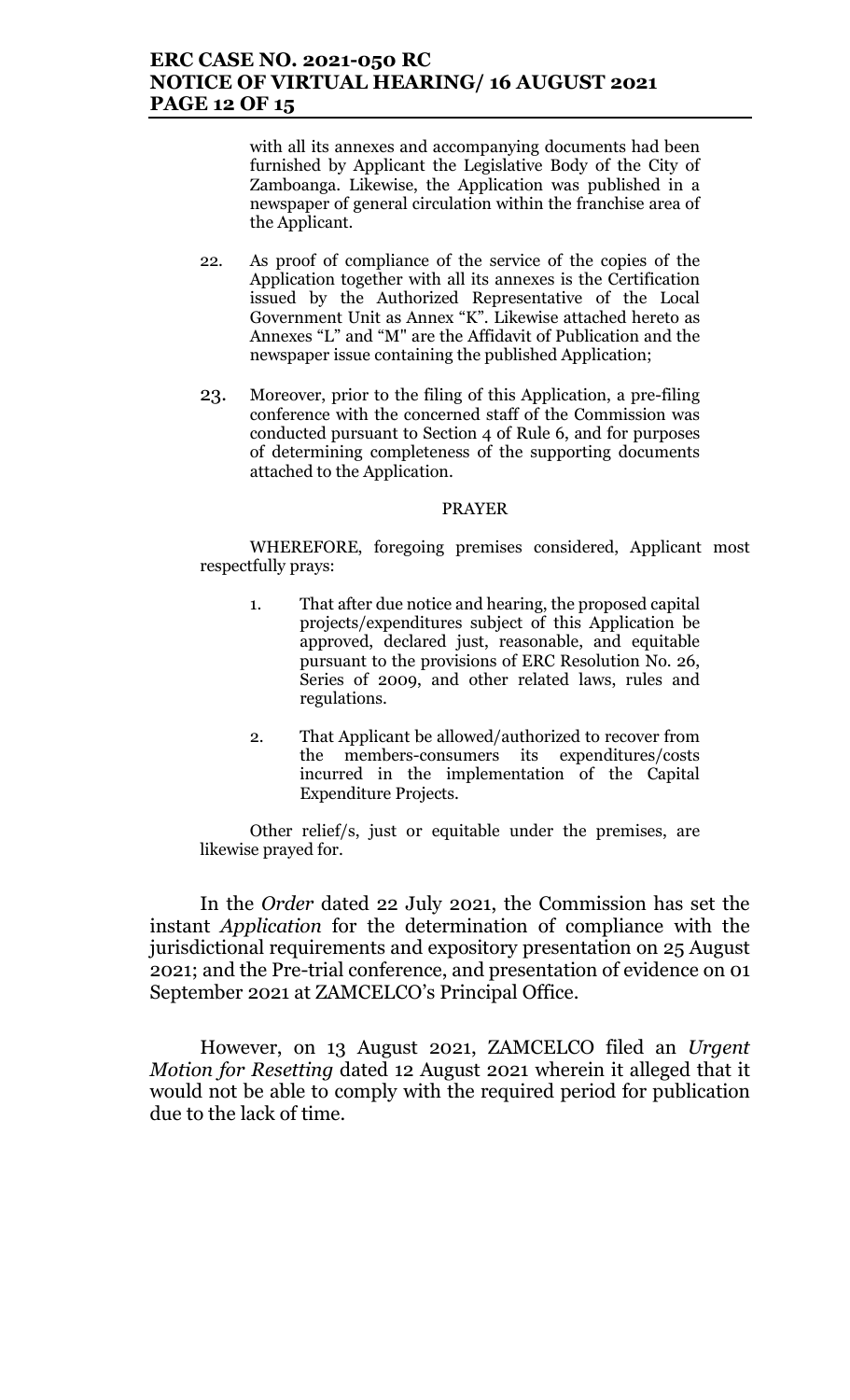### ERC CASE NO. 2021-050 RC NOTICE OF VIRTUAL HEARING/ 16 AUGUST 2021 PAGE 13 OF 15

Having found the said Motion in order, the Commission granted the same. In view of thereof, the hearings set on 25 August 2021 and 01 September 2021 pursuant to the Commission's Order dated 22 July 2021 are cancelled.

ACCORDINGLY, the Commission sets the instant Application for determination of compliance with the jurisdictional requirements, expository presentation, Pre-trial Conference, and presentation of evidence on the following dates and online platform for the conduct thereof, pursuant to Resolution No. 09, Series 0f 2020<sup>1</sup> dated 24 September 2020 and Resolution No. 01, Series of 2021, dated 17 December 2020 (ERC Revised Rules of Practice and Procedure)<sup>2</sup>:

| Date                                                                                            | <b>Platform</b>                  | <b>Activity</b>                                                                                          |
|-------------------------------------------------------------------------------------------------|----------------------------------|----------------------------------------------------------------------------------------------------------|
| <b>20 October 2021</b><br>(Wednesday) at two<br>o'clock in the afternoon<br>$(2:00 \text{ PM})$ | <b>Microsoft</b><br><b>Teams</b> | Determination of<br>compliance with the<br>jurisdictional<br>requirements and<br>expository presentation |
| <b>27 October 2021</b><br>(Wednesday) at two<br>o'clock in the afternoon<br>$(2:00 \text{ PM})$ | <b>Microsoft</b><br><b>Teams</b> | <b>Pre-trial Conference</b><br>and presentation of<br>evidence                                           |

Accordingly, ZAMCELCO is hereby directed to host the virtual hearings at **ZAMCELCO's Principal Office at MCLL Highway**, Putik, Zamboanga City as the designated venue for the conduct thereof, and ensure that the same is open to the public and the community quarantine guidelines are observed at all times. Moreover, ZAMCELCO shall guarantee that, during the conduct of the expository presentation, the participation of the public shall not be impaired.

Any interested stakeholder may submit its comments and/or clarifications at least one (1) calendar day prior to the scheduled virtual hearing, via electronic mail (e-mail) at docket@erc.ph, copy furnish the Legal Service through  $\frac{\text{legal@erc.ph.}}{\text{#}}$ . The Commission shall give priority to the stakeholders who have duly submitted their respective comments and/or clarifications, to discuss the same and propound questions during the course of the expository presentation.

<sup>&</sup>lt;sup>1</sup> A Resolution Adopting the Guidelines Governing Electronic Applications, Filings and Virtual Hearings Before the Energy Regulatory Commission.

 $2A$  Resolution Adopting the Revised Rules of Practice and Procedure of the Energy Regulatory Commission.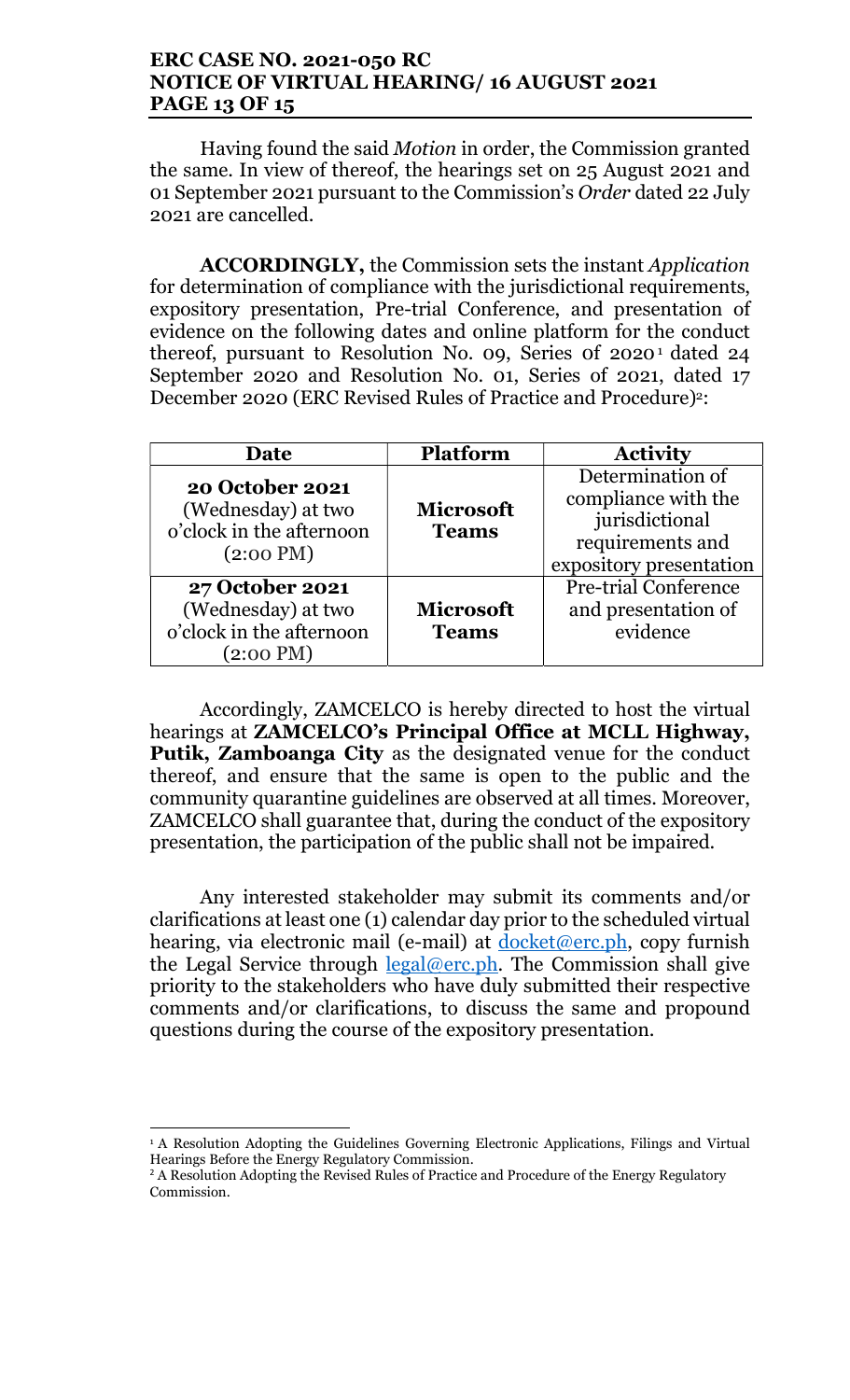### ERC CASE NO. 2021-050 RC NOTICE OF VIRTUAL HEARING/ 16 AUGUST 2021 PAGE 14 OF 15

Moreover, all persons who have an interest in the subject matter of the instant case may become a party by filing with the Commission via e-mail at docket@erc.ph, copy furnish the Legal Service through  $\text{legal@erc.ph.}$  a verified Petition to Intervene at least five (5) calendar days prior to the date of the initial virtual hearing and subject to the requirements under Rule 9 of the ERC Revised Rules of Practice and Procedure, indicating therein the docket number and title of the case and stating the following:

- 1) The petitioner's name, mailing address, and e-mail address;
- 2) The nature of petitioner's interest in the subject matter of the proceeding and the way and manner in which such interest is affected by the issues involved in the proceeding; and
- 3) A statement of the relief desired.

Likewise, all other persons who may want their views known to the Commission with respect to the subject matter of the case may likewise file through e-mail at  $d$ ocket@erc.ph, copy furnish the Legal Service through <u>legal@erc.ph</u>, their Opposition or Comment thereon at least five (5) calendar days prior to the initial virtual hearing and subject to the requirements under Rule 9 of the ERC Revised Rules of Practice and Procedure. No particular form of Opposition or Comment is required, but the document, letter, or writing should contain the following:

- 1) The name, mailing address, and e-mail address of such person;
- 2) A concise statement of the Opposition or Comment; and
- 3) The grounds relied upon.

Any of the persons mentioned in the preceding paragraphs may access the copy of the Application on the Commission's official website at www.erc.gov.ph.

Finally, all interested persons may be allowed to join the scheduled initial virtual hearings by providing the Commission, thru  $legal.virtualhearings@erc.ph,$  with their respective e-mail addresses and indicating therein the case number of the instant Application. The